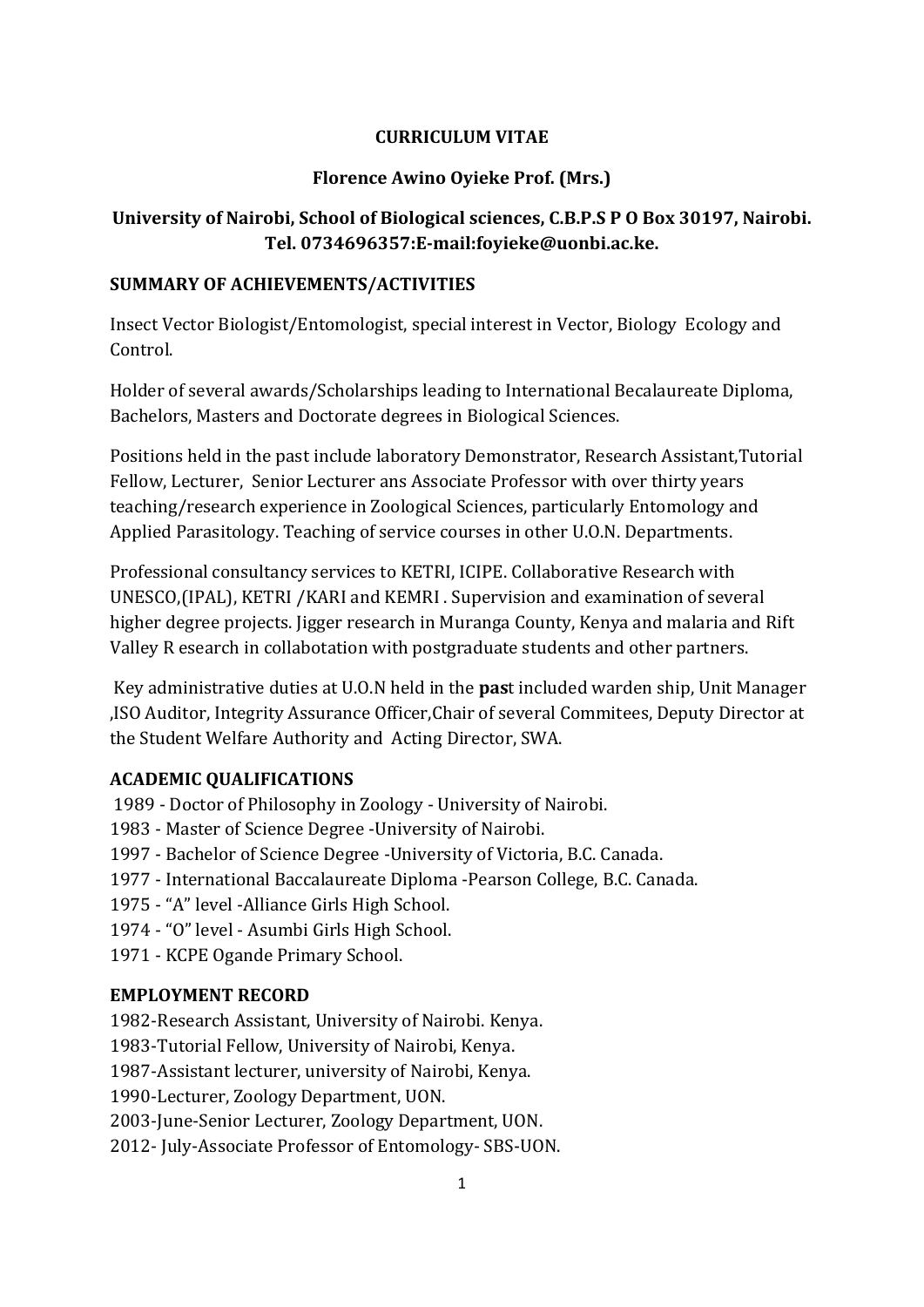# **PUBLICATIONS 2021**

1. Anthony Kiragu Gitau, **Florence Awino Oyieke** and Wolfgang Richard Mukabana, Assessment of the role played by poor personal hygiene in exacerbating tungiasis in kandara sub-county, kenya -- Manuscript Draft-- Manuscript Number: PNTD-D-21-01382 .PLOS Neglected Tropical Diseases. ( In press).

2. Anthony Kiragu Gitau, **Florence Awino Oyieke** and Wolfgang Richard Mukabana, 2021. Assessment of tungiasis management knowledge in Kandara sub county, Kenya. Journal of Entomology and Zoology Studies 2021; 9(4): 127-136.

3. Anthony Kiragu Gitau, **Florence Awino Oyieke** and Wolfgang Richard Mukabana, 2021 Assessment of the role played by domestic animals in jigger infection in Kandara sub-county, Kenya (case control study). Pan African Medical Journal. 2021;39(231). 10.11604/pamj.2021.39.231.25106 Available online at: https://www.panafrican-med-journal.com//content/article/39/231/full.

# **2020**

3. Liatu Colombus Garba, **Florence A. Oyieke** , Eunice Anyango Owino, Georgina Samuel Smwansat and Williams Chintem, D.G.W. 2020. Molecular characterization and species composition of anopheline vectors of malaria along an altitudinal gradien5t on the highlands of mambilla Plataeu Northeast , Nigeria. African Journal of Biological Sciences 2(1): 18-27. [https://doi.org/10.33472/AFJBS.2.12020.18-27.](https://doi.org/10.33472/AFJBS.2.12020.18-27)

# **2019**

4.Isabella M. Ondiba , **Florence A. Oyieke** , Duncan K. Athinya, Isaac K. Nyamongo, Benson B.A.Estambale. 2019. Larval species diversity, seasonal occurrence and larval habitat preference ofmosquitoestransmitting Rift Valley fever and malariain Baringo County, Kenya. Parasites and Vectors. Vol. 12:295[. https://doi.org/10.1186/s13071-](https://doi.org/10.1186/s13071-019-3557-) [019-3557-x](https://doi.org/10.1186/s13071-019-3557-)

5.Ruth Monyenye Nyangacha, David Odongo, **Florence Oyieke,** Christine Bii , Erastus Muniu, Stanley Chasia, Missiani Ochwoto. 2019. Spatial distribution, prevalence and potential risk factors of Tungiasis in Vihiga County,Kenya. PLoS Negl Trop Dis. 13(3): e0007244. [https://doi.org/10.1371/journal.pntd.0007244.](https://doi.org/10.1371/journal.pntd.0007244)

Ondiba IM, **Oyieke FA,** Athinya DK, Nyamongo IK, Estambale BBA. "Larval species [diversity,](https://profiles.uonbi.ac.ke/foyieke/publications/larval-species-diversity-seasonal-occurrence-and-larval-habitat-preference-mosq) seasonal occurrence and larval habitat preference of [mosquitoestransmitting](https://profiles.uonbi.ac.ke/foyieke/publications/larval-species-diversity-seasonal-occurrence-and-larval-habitat-preference-mosq) Rift Valley [fever and](https://profiles.uonbi.ac.ke/foyieke/publications/larval-species-diversity-seasonal-occurrence-and-larval-habitat-preference-mosq) malariain Baringo County, Kenya.". In: *C.B.P.S. Annual conference*.; 2019

# **2018**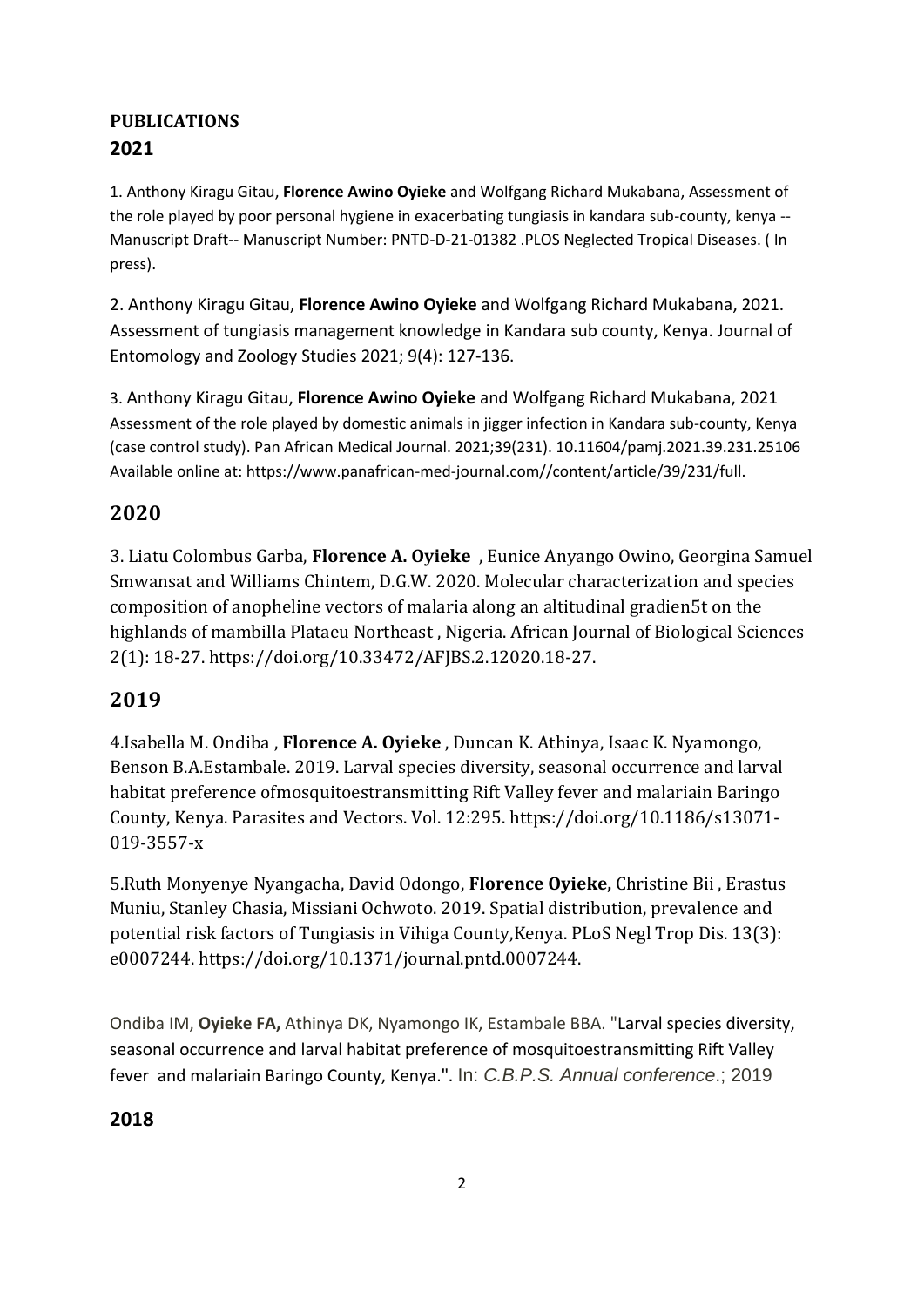6.Garba LC , **Oyieke FA ,** EA Owino, GS Mwansat, RS Houmsou, DGW Chintem and BE Wama. 2018. Larval habitats of anopheline vectors of malaria on the highlands of Mambilla Plateau Taraba State North East Nigeria. International Journal of Mosquito Research. Vol. 5 no.1 96-100.

7. Isabella Moraa Ondiba, **Florence Awino Oyieke**, George Otieno Ong'amo,Macrae Mbalanya Olumula, Isaac K Nyamongo, Benson B.A. Estambale. 2018. Malaria vector abundance is associated with house structures in Baringo County, Kenya. PLoS ONE 13(6): e0198970. https://doi.org/10.1371/journal.pone.0198970.

8. Caroline W. Kiuru, **Florence Awino Oyieke**, Wolfgang Richard Mukabana, Joseph Mwangangi, Luna Kamau, Damaris Muhia-Matoke. 2018. Status of insecticide resistance in malaria vectors in Kwale County, Coastal Kenya. Malaria Journal. Vol. 17:2-9. doi:10.1186/s12936-017-2156-6.

# **2017**

9. Isabella M. Ondiba, **Florence A. Oyieke**, Alfred O. Ochieng, Douglas N. Anyona ,Isaac K. Nyamongo,Benson B.A.Estambale.2017. Malaria Vector Species Distribution and Seasonal Population Dynamics across Varied Ecological Zones in Baringo County, Kenya. Vol.7, No.21, 174-183.

10. Ruth Monyenye Nyangacha, David Odongo, **Florence Oyieke**, Missiani Ochwoto,Richard Korir, Ronald Kiprotich Ngetich, Gladys Nginya1, Olipher Makwaga,Christine Bii, Peter Mwitari, Festus Tolo, 2017: Secondary bacterial infections and antibiotic resistance among tungiasis patients inWestern, Kenya:PLoS Negl Trop Dis 11(9): 1-11.

11. Garba, LC , **Oyieke, FA,** Owino, EA , Mwansat, GS , Houmsou, RS , Darda, F , Chintem, DGW. 2017. Species Diversity and Relative Abundance of Anopheline Vectors of Malaria on the Highlands of Mambilla Plateau Northeast, Nigeria. Journal of Biotechnology and Bioengineering. Volume 1, Issue 1,PP 37-42.

12. Isabella M Ondiba, **Florence A Oyieke**, Isaac K Nyamongo and BensonBA Estambale, 2017: Diversity, distribution and abundance of potential rift valley fever vectors in Baringo County, Kenya. International Journal of Mosquito Research 4(4);42-48.

13. Estambale, B, Nyamongo I K., Olago D. **Oyieke F.A**, Ongamo G, Nanyingi M, Mutua E. Strengthening actions towards a malaria-free Kenya TDR-IDRC research initiative on vector borne diseases in the context of climate change. 2017.www.vbd-environment.org.

14.Estambale, B, Nyamongo I K., Olago D. **Oyieke F.A**, Ongamo G, Nanyingi M, Mutua E. Enhancing responses and community resilience to RVF in Kenya. TDR-IDRC research initiative on vector borne diseases in the context of climate change. 2017[. www.vbd](http://www.vbd-environment.org/)[environment.org.](http://www.vbd-environment.org/)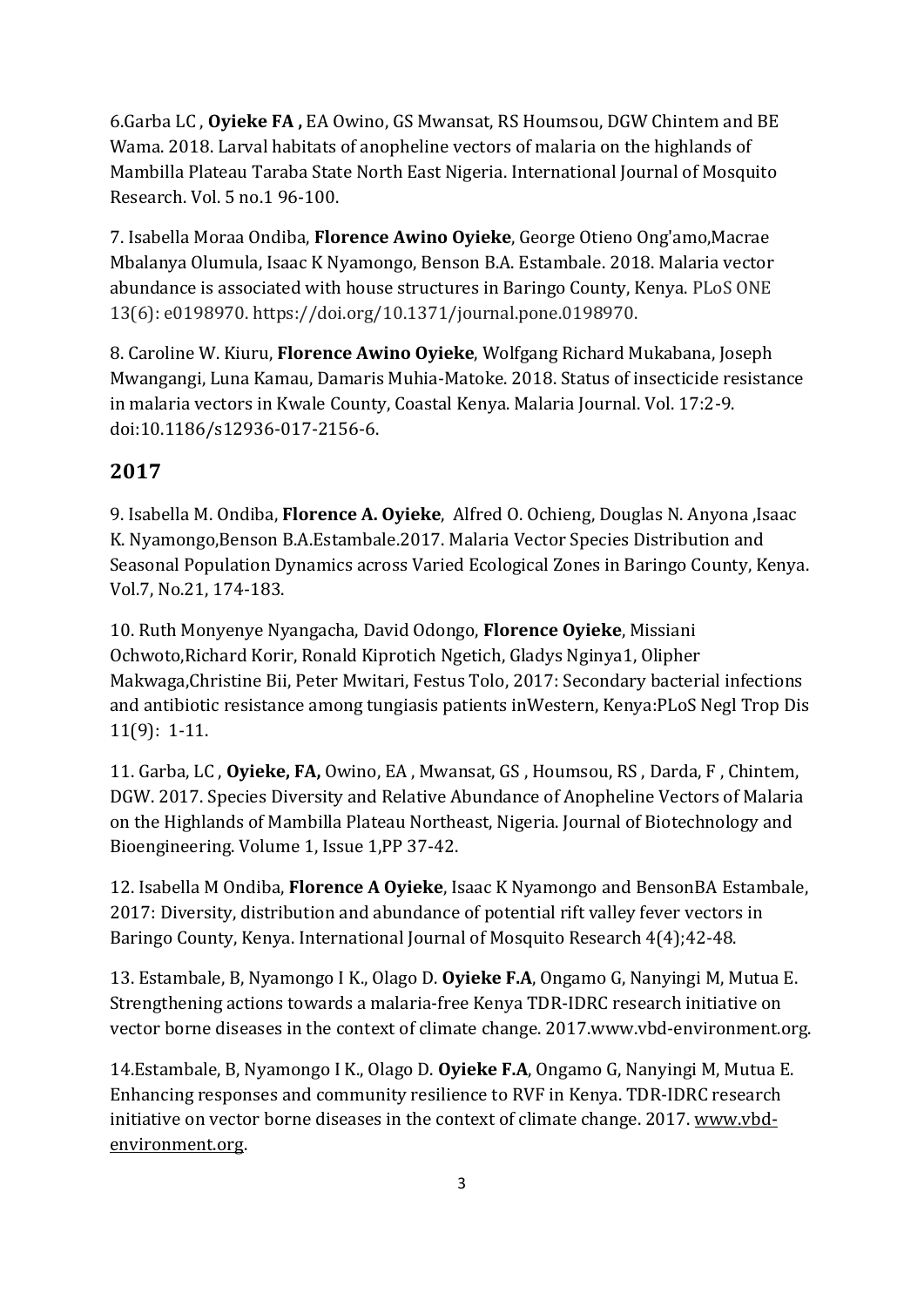### **2015**

15. Gitau Anthony Kiragu, **Oyieke F. A** & Mathenge Evan 2015 Efficacy of coconut oil in the control of chronic tungiasis, Journal of Public Health 1(10) : 1-15.

16. Gitau Anthony Kiragu, **Oyieke F. A** & Mathenge Evan 2015 Efficacy of coconut oil in the control of acute tungiasis, International Journal of New Technology and Research (IJNTR) ISSN:2454-4116, Volume-1, Issue-5, September 2015 Pages 85-92.

## **2013**

17. Sisay Dugassa, Jenny M. Lindh, **Florence Oyieke,** Wolfgang R. Mukhabana Steven W.Lindsay, Ulrike Fillinger 2013– Development of a gravid trap for collecting malaria vectors Anophelesgambiae s.l

### **2012**

18. Sissay D. , J Lindh, S.Torr, **Oyieke F.A.** and Ulrike Fillinger. (2012). Electri nets and sticky materials for studying the oviposition behaviour of malaria vectors. Malaria Journal: 11:374 Publication date - 14 November, 2012.

### **2009**

19. Sichangi Kasili, **Florence Oyieke**, C. Wamae & Charles Mbogo (2009). Seasonal changes of infectivity rates of Bancroftian filariasis vectors in Coast Province, Kenya. J. Vector Borne Dis. 46 :219-224.

### **2008**

20. Obonyo, D.N, Lovei, G.L., Songa, J.M.; **Oyieke, F.A,** Mugo, and S.N. Nyamasyo, G.H.N.(2008).Development and mortality responses of *Chilo partellus* Swinhoe (Lepidoptera: Crambidae)and *Sesamia calimistis* Hampson (Lepidoptera: Noctuidae) following partial feeding on Bt transgenic maize. Journal of Applied Biosciences 11: 554- 563.

21. Obonyo,D.N.; Songa, J.M.; **Oyieke, F.A,** Nyamasyo, G.H.N. and Mugo, S.N. (2008). Bt transgenicmaize does not deter oviposition by two important African cereal stem borers, *Chilo partellus Swinhoe* (Lepidoptera: Crambidae) and *Sesamia calimistis* Hampson (Lepidoptera: Noctuidae). Journal of Applied Biosciences 10: 424-433.

### **2003**

22. **Oyieke, F.A.** & Graham Reid. (2003). The Mechanical transmission of *Trypanosoma evansi by Haematobia minuta* (Diptera: Muscidae) and Hippobosca camelina (Diptera: Hippoboscidae) from an infected camel to a mouse and the survival of trypanosomes in fly mouthparts and gut. Folio Veterinaria 47 (1): 38 – 41. Negl Trop Dis 11(9):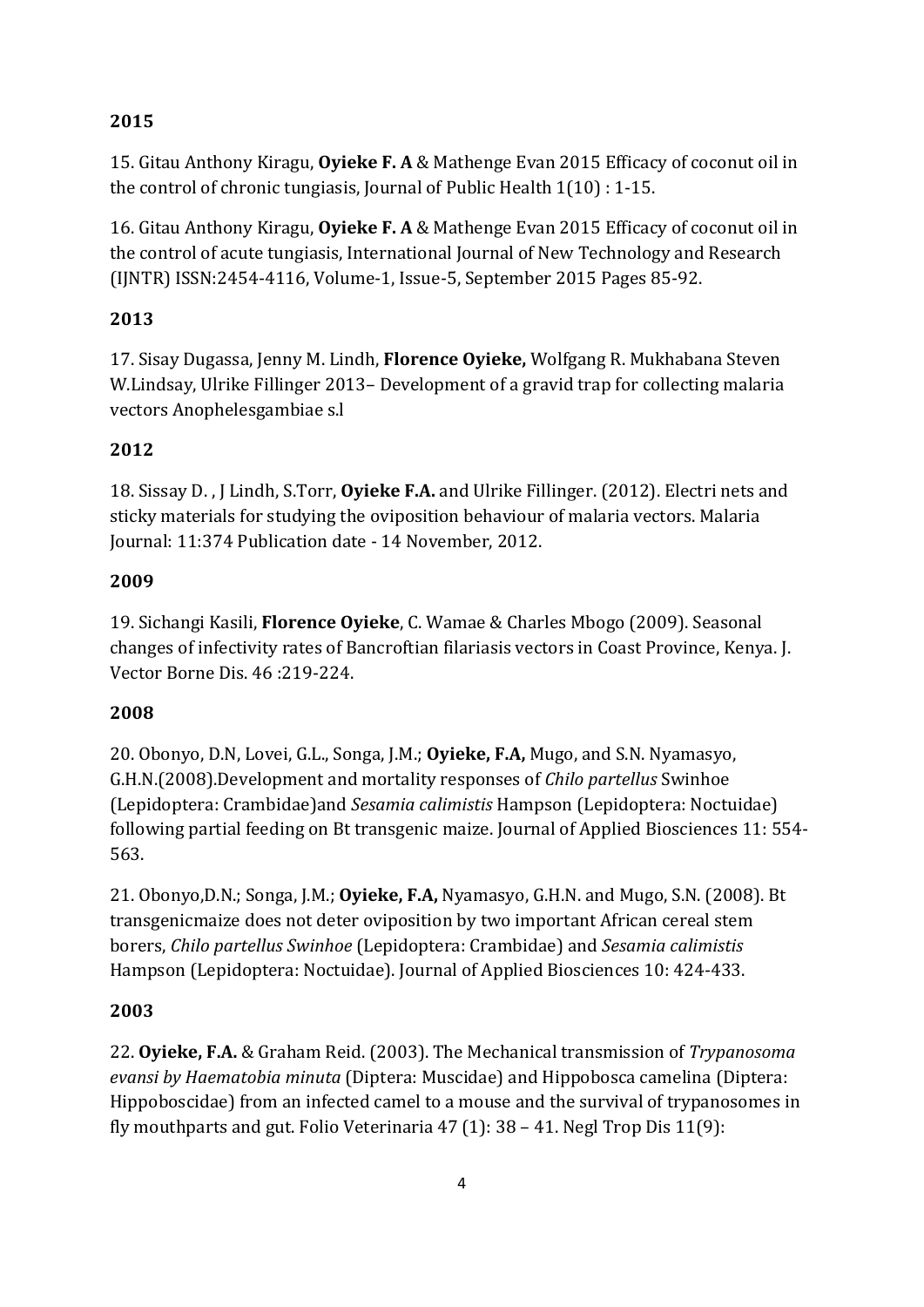23. **Oyieke, F.A.** (2003). Occurrene and transmission for camel trypanosomiasis in northern Kenya. Journal of Camel Research & Practice. 10(1):17-21.

# **2001**

24. Ndegwa P, Mihok and **F.A. Oyieke** (2001). Habitat preferences and activity patters of *Glossina swynnertoni*. Austen in Maasai Mara. Insect Science and its Application. 2 (2): 113-122.

# **1998**

25. Leunita S, Steve Mihok and **F.A. Oyieke** (1998). Mechanical transmission of *Trypanosoma evansi* and *T. congolense* by *Stomoxys niger* and *S. teaniatus* in laboratory mouse model. Medical and Veterinary Entomology . 12:422.

# **1987**

26. **Oyieke, F.A.** (1987) . Mechanical Transmission of Camel trypanosomiasis in Northern Kenya and population dynamic of possible vectors. Medical And Veterinary Dipterology. Pp. 281 – 185.

# **BOOKS AND TEACHING MODULES**

1. Oyieke F.A. (2006). Training Module for Open and Distance Learning (Basic Entomology-SZL 404).

2. Oyieke F.A (2007). Laboratory Practical Training Manual for Basic Entomology Course.

3. Oyieke F.A. (2012). Revised Training Module for Open and Distance Learning and e-Learning (Basic Entomology-SZL 404): Online Platform.

# **THESIS AND UNPUBLISHED REPORTS**

1 .Ogonji – Oyieke, F.A. (1983) Mechanical Trnsmission of Trypanosoma evansi Steele, by *Stomoxys calcitrans*. Msc Thesis, U.O.N, Kenya.

2. Oyieke, F.A. (1989) Studies on occurrence and transmission of camel trypanosomiasis in NorthernKenya, PhD Thesis, U.O.N., Kenya.

3. Oyieke, F.A. (1987). Mechanical transmission of *Trypanosoma evansi* Steele by heamatophagous flies.Peper presented at 8th Annual medical Scientific Conference of KEMRI/KETRI, p 46. Nairobi, Kenya.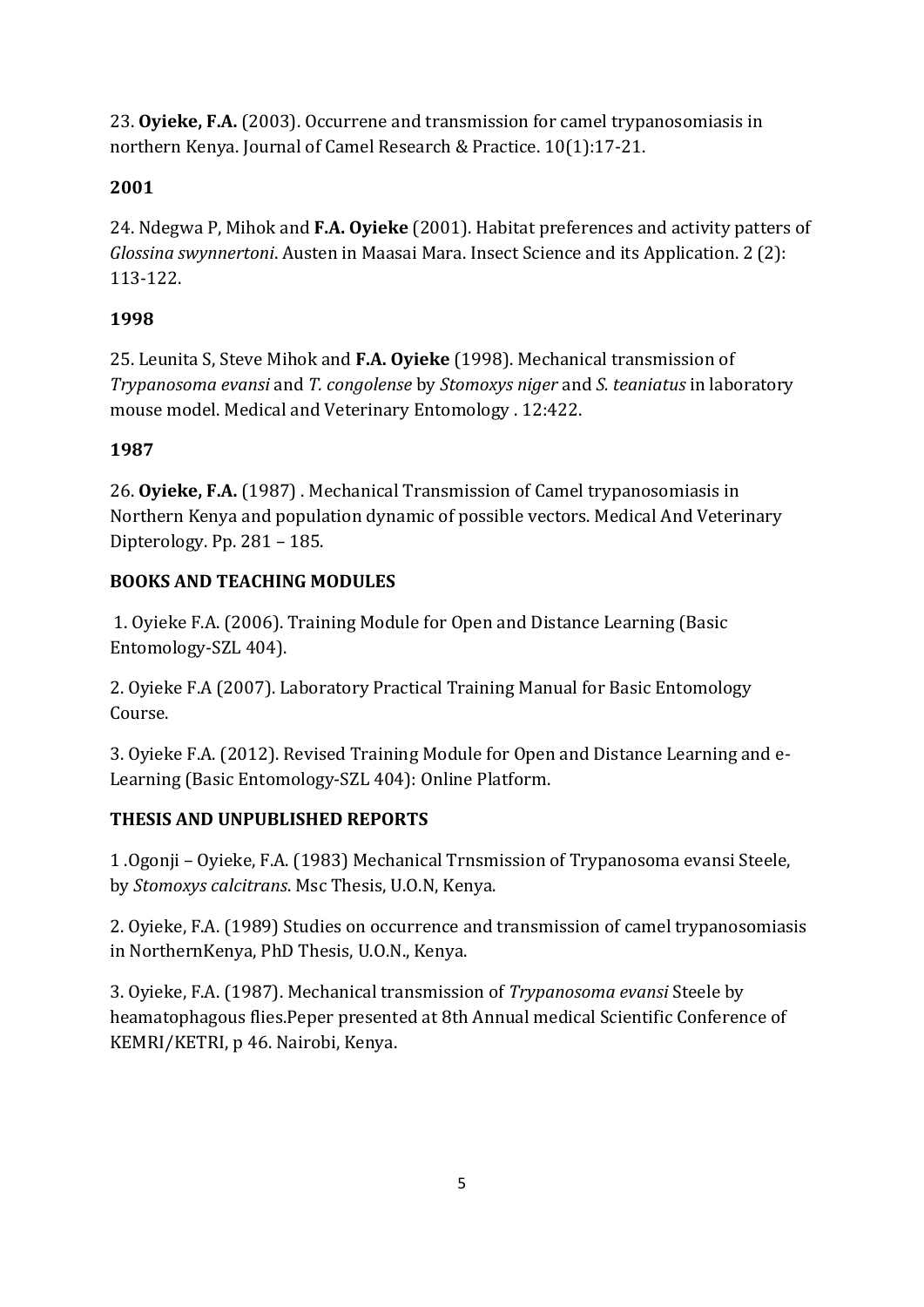#### **CONFERENCE PAPERS AND POLICY BRIEFS**

- 1. Anthony Kiragu and **Florence Oyieke**. (2017). Efficacy of coconu oil in the control of chronic tungiasis in Muruka ward, Muranga County ., Nairobi Innovation Week. A poster presentation
- 2. Estambale B1., Nyamongo IK2 ., Olago D ., **Oyieke F .,** Bukachi S ., Dr. Ongamo G ., Nanyingi .M, and Ms. Mutua E., ( 2017). TDR-IDRC research iniative on vector borne diseases in the context of climate change findings for policy makers . Rift Valley Fever
- 3. Estambale B1., Nyamongo IK2 ., Olago D ., **Oyieke F .,** Bukachi S ., Dr. Ongamo G ., Nanyingi .M, and Ms. Mutua E., ( 2017). R-IDRC research iniative on vector borne diseases in the context of climate change findings for policy makers . Malaria.
- 4. Ondiba I, **Oyieke, F.A,** Ong'amo G, Njaanake K, Nyamongo I, Estambale B. ["Diversity](https://profiles.uonbi.ac.ke/foyieke/publications/diversity-and-distribution-mosquitoes-transmitting-malaria-and-rift-valley-feve) and Distribution of Mosquitoes [Transmitting](https://profiles.uonbi.ac.ke/foyieke/publications/diversity-and-distribution-mosquitoes-transmitting-malaria-and-rift-valley-feve) Malaria and Rift Valley Fever in Baringo [County,](https://profiles.uonbi.ac.ke/foyieke/publications/diversity-and-distribution-mosquitoes-transmitting-malaria-and-rift-valley-feve) Kenya." South Africa; 2016.
- 5. Ondiba. I., F.A., **Oyieke, F.A** & Ongamo G.O (2015). Diversity and Distribution of mosquitoes transmitting Malaria and Rift Valley Fever in Baringo County, Kenya. A Poster presentation- https://www.researchgate.net/publication/301517514.
- 6. **Oyieke, F.A**. (1998) 7 th KETRI Annual Scientific Review.. Mechanical transmission of *Trypanosoma evansi* by biting flies in Northern kenya.KETRI, Muguga. Kenya.
- 7. **Oyieke, F.A.** (1999) 8 th KETRI Annual Scientific Review. Biting flies in Northern Kenya. KETRI, Muguga. Kenya.
- 8. **Oyieke, F.A.** (1987). Mechanical transmission of *Trypanosoma evansi* by biting flies in Northern kenya. International Conference on Medical Dipterology, Prague, Czechoslovakia.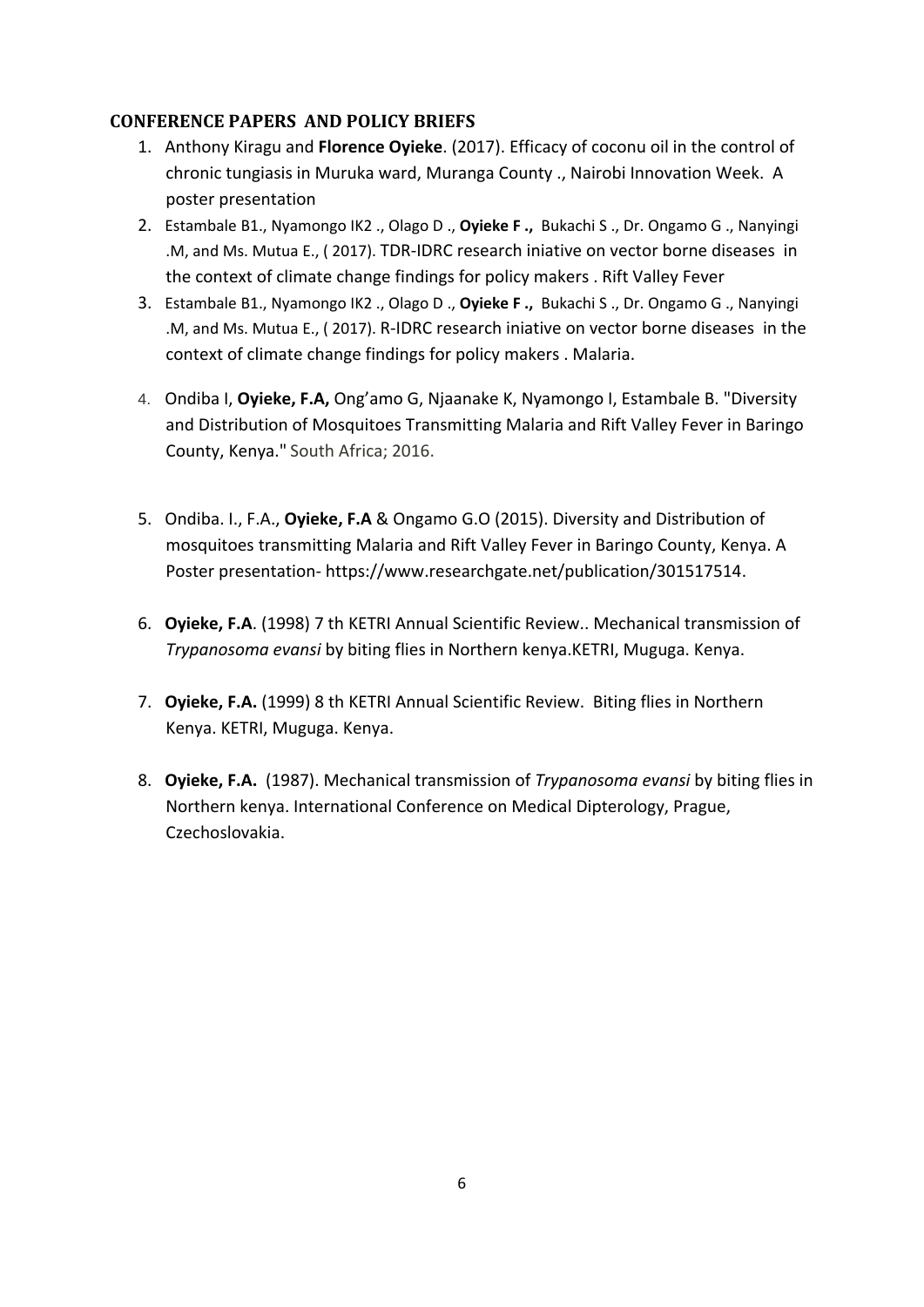### **DOCTOR OF PHILOSOPHY DEGREE SUPERVISION**

1. Ndegwa. Paul Nduati 1992 – 1998. Studies on Ecology and Epidemiological importance ofGlossina swynnertoni Austen near Aitong, Maasai Mara, Sourth Western Kenya. (Oyieke, F.A. and Mihok, S.). **COMPLETED.**

2. Obonyo Dennis 2005-2009 : Tri-trophic interactions between parasitoids, Lepidopteran stem borersand Bt Maize in Kenya.( Oyieke, F.A, Nyamasyo, G.H.N, Songa J, Lovei G.L. and Mugo S.). **COMPLETED.**

3. Sisay Dugassa 2011-2014 : : The development of a gravid trap to attract and kill malaria vector *Anophele gambiae s.l* Giles ( Diptera:Culicidae) ( Oyieke, F.A., Mukhabana, R.W., and Ulrike Fillinger). **COMPLETED.**

4. Ondiba Isabella Moraa : 2013. Intergrated vector management for the control of Malaria vectors involving community participation in Western Kenya. **COMPLETED.**

5. Liatu Columbus Garba, 2016. Malaria transmission along an altitudinal transect on the highlands of mambilaplateau of north-easthern Nigeria. 2016. **COMPLETED.**

6. Nyagacha Ruth Monyenye 2016: Prevalence of Tungiasis and associated bacterial pathogens from lesions of patients in Western Kenya. **EXAMINED. ( 2ND Supervisor).**

7. Gitau Anthony Kiragu: 2016: Assessment of jigger infestation rate in tungiasis, associated morbidities and the ectoparasitosis control using Alobar jelly: **IN PROGRESS**.

8. Chinenyenwa Maria Dorathy OHIA. 2021. Investigating the factors driving sustained malaria transmission in Ibadan, Oyo state, South-West, Nigeria. **PROPOSAL**

### **MASTER OF SCIENCE DEGREE SUPERVISION**

1. Oigara, G. 1992 – 1994. Studies on Malaria vectors (Diptera: Culicidae) in Kisumu area in relation to using Impregnated bed nets. (Oyieke, F.A. and Manyasi, D.G.K). **COMPLETED.**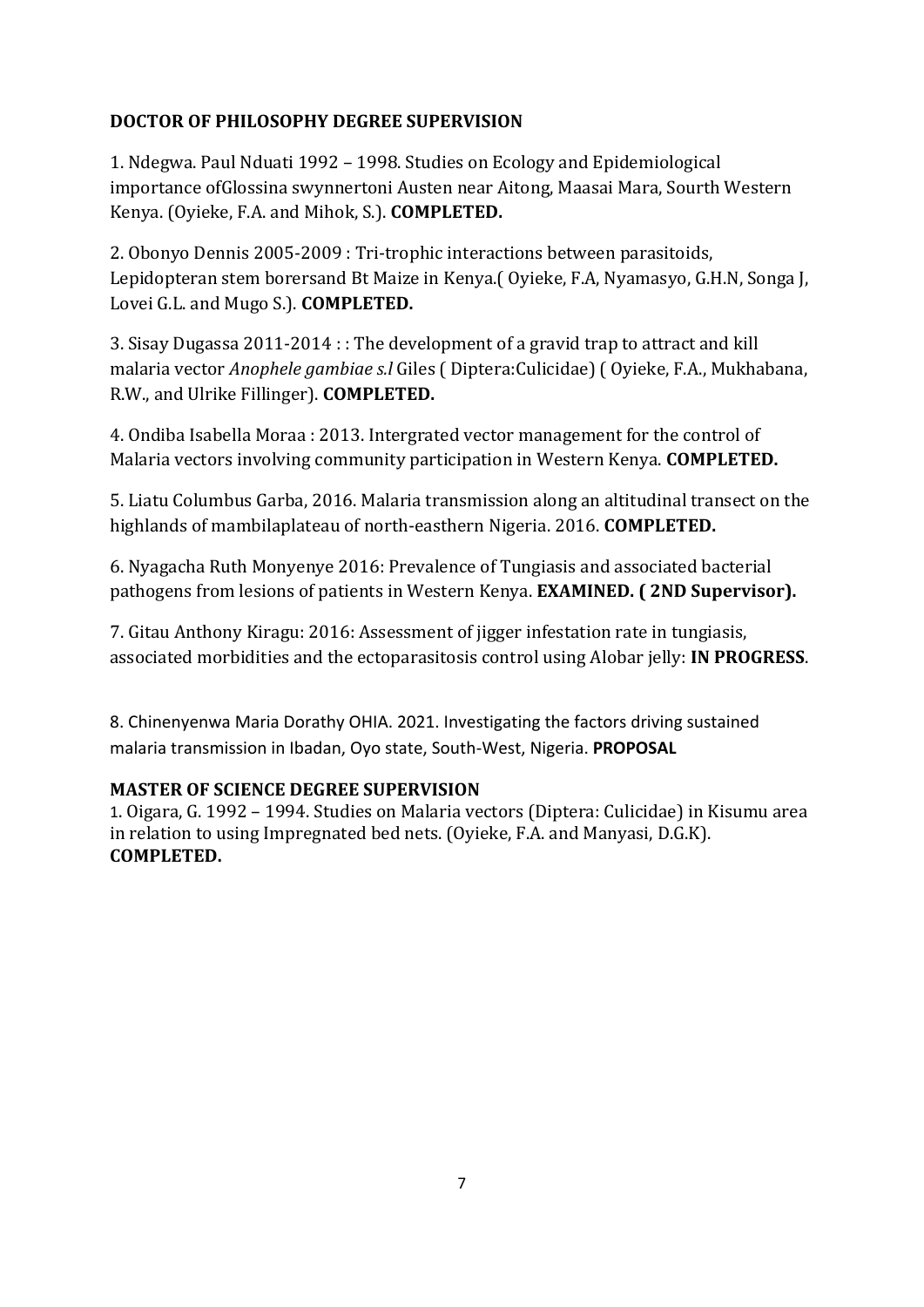2. Sumba, L. 1996 – 1998. Mechanical transmission of *Trypanoaoma evansi* and *T. congolense* by African Stomoxys species.( Oyieke, F.A.) **COMPLETED.**

3. Kasili S. 1998 – 1999. Infectivity rates of vectors of bancroftian Filariasis during wet and Dry seasons in Kwale and malindi Districts of Coast province, Kenya. ( Oyieke, F.A and Wamae, C.N.) **COMPLETED.**

4. Kamau, S.K. 2007-. Effects of Confinement of Goats in Zero-Grazing Units anduse of Polyeythylene Nets on Tse-tse And Trypanosomiasis. ( Ndegwa, P.N.,and Oyieke, F.A.) **COMPLETED.**

5. Gamba. 2007 - Influence of age category of wild *Glossina spp* (Diptera: Glossinidae) on trypanosome sp distribution and host preferences at Ngurumanikajiado. ( Oyieke, F.A and Kiragu, J.M.)

#### **COMPLETED.**

6. Mwale Ruth Euphemia 2009-2010. Assesment of malaria transmission levels in western province after the increased use of ITNS .( Oyieke, F.A., Khamala, C.M.P., and Githeko, K.A.). **COMPLETED.**

7. Ngunjiri Josephine W. 2011. Soil factors influencing the prevalence of *Tunga penetrans* in Gaichanjiru location of Nuranga County, Kenya**. COMPLETED**.

8. Gitau Anthony Kiragu:2015, Efficacy of coconut oil in the control of tungiasis (Oyieke, F.A. & Mathenge Evan). **COMPLETED.**

9. Kiuru Wanjiku Caroline 2016: Status of insecticide resistance, 2la chromosomal inversion and *Plasmodium falciparum* infection rate in malaria vectors in Kwale county, coastal Kenya. 2016 (Oyieke, F.A.,Mukabana R.W & Muhia D.M). **COMPLETED.**

10. Isaiah Phyllis Munyiva, 2017, Survey of tick species and their abundance at ILRI's kapiti plains estate, Makueni county, Kenya. **COMPLETED.**

11 Calvin Loye Obara 2017, Characterization of Anopheline and Culicine mosquitoes (Diptera: Culicidae) larval habitats and assessment of their relative contribution to adult Mosquito populations in Baringo county, Kenya: (Ongamo G. O & Oyieke, F.A.). **COMPLETED.**

12. Kithaka Wanja Truphena 2017, Efficacy of Sypertix® for tsetse fly control in Kiboko Makueni county, Kenya.( Oyieke, F.A; Owino E and Kiragu, J.M.). **COMPLETED.**

13. Faith Cherop 2019. Assessing risk of exposure of rift valley fever virus and other arboviruses to human population in nguruman, kajiado county ( F. A Oyieke, R, Sang). **ON GOING.**

14 Penina waithira Njoroge 2019. Effect of east coast fever *Theileria parva* (marikebuni) vaccine on reproductive performance of *Rhipicephalus appendiculatus tick* vector.( F.A Oyieke, R.W. Mukabana & M. Maichomo). **ON GOING.**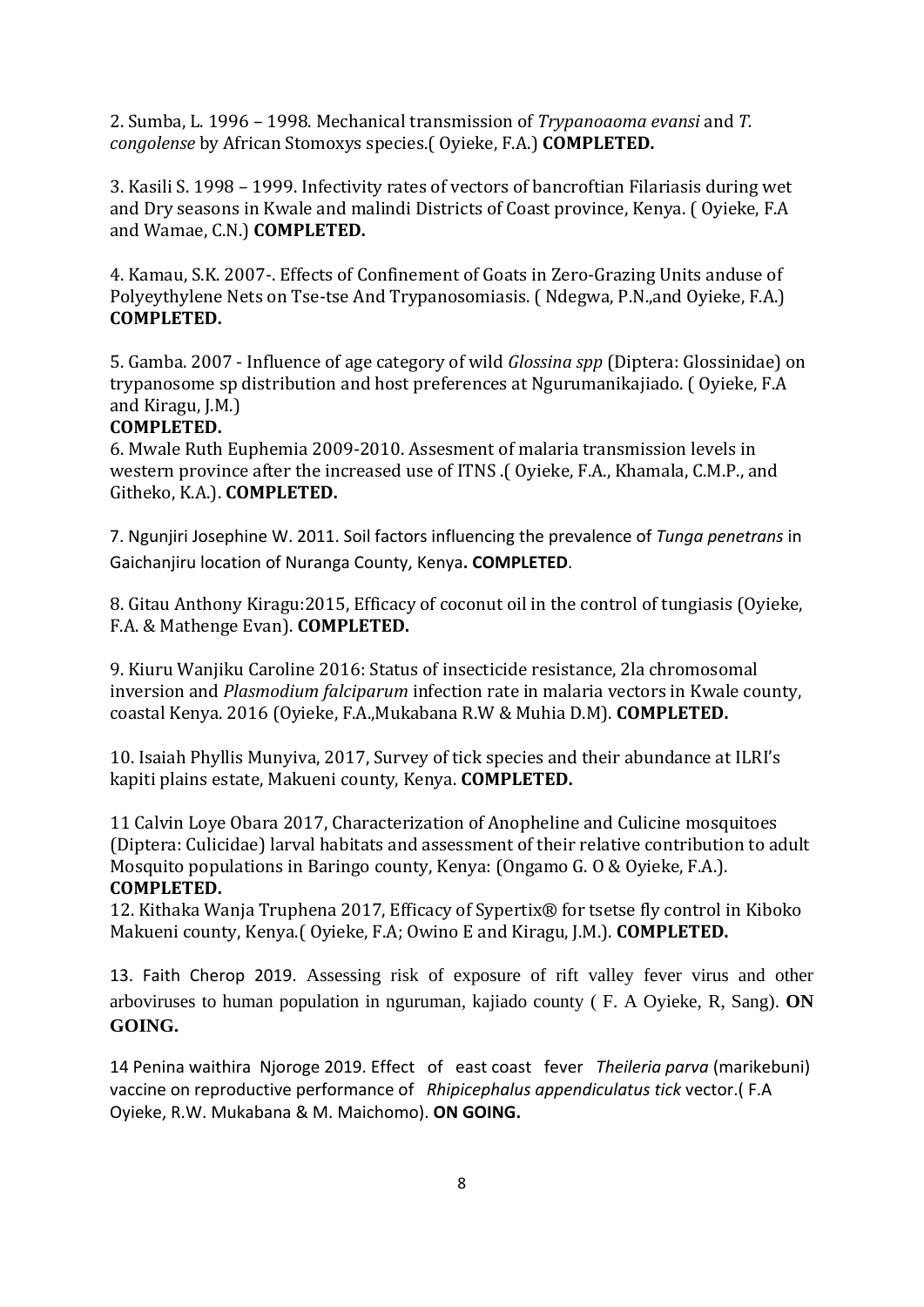15. Albert Ambia. 2019. Management and Control of Fall armyworm *Spodoptera frugiperda* (Lepidoptera: Noctuidae) in Maize by Pheromone-based Mass trapping, in Machakos, Kenya. ( G. Ongamo, F. A Oyieke). **ON GOING**

16. JohnMark Makwatta. 2021. Exploiting Ticks-Camel Chemical Communication in the Fight Against Tick-Borne Camel Diseases. ( P. Ndegwa & F.A, Oyieke). **PROPOSAL**

#### **PhD & MSc THESIS EXAMINATION**

- 1. Miriam Jemutai, Msc. (2020)
- 2. Esthe Adhiambo Abonyo, PhD (2019)
- 3. Garba Liatu Colombus, PhD (20190
- 4. Isabella Moraa Ondiba, PhD (2017)
- 5. Truphena Wanja Kithaka, Msc (2017)
- 6. Caroline, Kiuru Wanjiku, Msc (2016)
- 7. Isaiah Phyllis Munyiva, Msc (2017)
- 8. Anthony Gitau ,Msc (2015)
- 9. Sissay Dugassa, Msc (2014)
- 10. Josephine W. Ngunjiri, Msc (2011)
- 11. Ruth Mwale E, Msc (2009)
- 12. Dennis Obonyo, PhD (2009)
- 13. S. Ongoma, Msc (2008)
- 14. Gamba Ochieng, Msc (2008)
- 15. Eunice Owino, Msc (2006)
- 16. Leunita Sumba, Msc ( 1998)
- 17. Rotich, M.K., Msc (1996)
- 18. Ndewa P, PhD (1996)
- 19. Ndhuhiu, A., Msc (1996)
- 20. Jumba Miriam, Msc (1995)
- 21. Grace Oigara, Msc (1995)
- 22. Bett P.K., Msc (1995)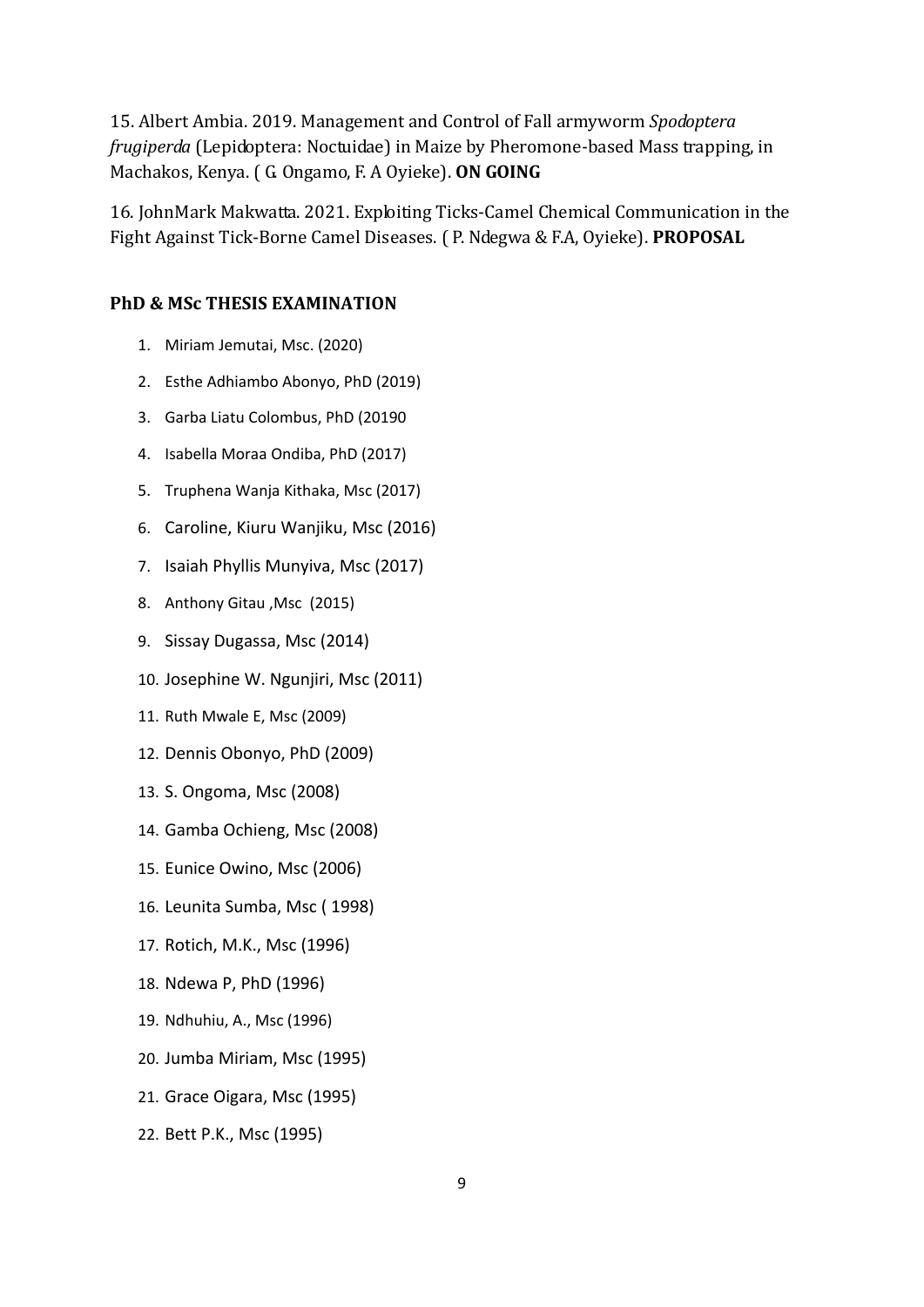- 23. Toroitich, A. Msc (1994)
- 24. Abubaker, M., Msc (1994)
- 25. Vulule, J., PhD. (1993)
- 26. Mbogo,v C.N., PhD (1993)
- 27. Adongo, N.I., PhD (1993)
- 28. Mwenje, PhD (1991)

#### **CURRICULA REVIEWS**

2019 : Msc. : Tropical and infectious diseases- WID 603 : Medical Entomology, Institute of Tropical & Infectiuos Diseases- UON.

2018: Msc Applied Parasitology, Schoool of Biologica Sciences- UON

2017: Msc Entomology School of Biological Sciences –UON

2014: Bsc Microbiology & Biotechnology- UON

2014: Msc Applied Parasitology :SBS- UON

2010: Msc. Applied Parasitology :SBS-UON

2010: Msc. AppliedEntomology :SBS- UON

2008: Higher Education Science & Curricular Reforms; African Universities responding to HIV and AIDS.

2007: Higher Education Science & Curricular Reforms, K.I.E., Nairobi.

### **SCHOLARSHIPS & AWARDS**

1. 1990 British Technical Cooperation Fellowship Sussex University, UK

2. 1990 Foreign & Commonwealth Scholarship : Imperial College of Science and Technology, U.K.

3. 1980 - 82 DAAD/U.O.N. Scholarship for Msc. Degree studies.

4 1977 - 80 Foreign student scholarship to study at the University of Victoria,

B.C. Canada.

5. 1975 - 77 World Bank/Rotary Club scholarship to study at Pearson College,B.C. Canada.

#### **PROFESSIONAL CONSULTANCIES/NON TEACHING ACADEMIC SERVICES**

- 1. Paper review for PLOS ONE (2021).
- 2. Exam Moderator for UNITID, UON (2019-2021)
- 3. Resource person /Trainer: I.C.P.E. group Training course on tse tse Intergrated management. (1999-2000).
- 4. Revision of the tsetse distribution map in Kenya. Muguga, KETRI. Kenya.(1997).
- 5. Paper review for African academy of Sciences for publication in Discovery and Innovation.(1993)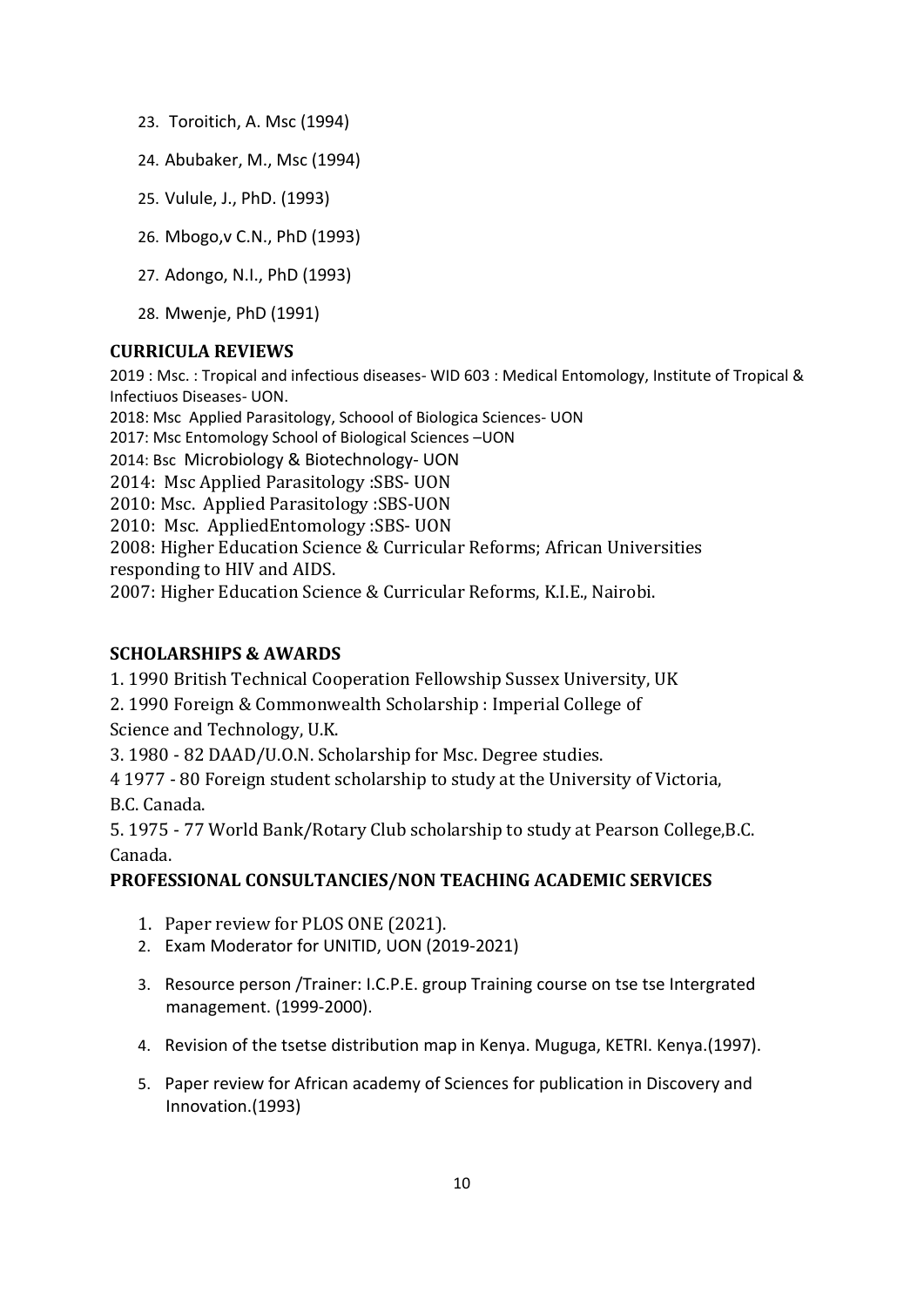### **GRANTS**

1. 2010 - 2012 Deans Committee Research Grant- Kshs.250,000/= 2. 1984 - 1989 NCST Research on camel trypanosomiasis in northern Kenya Acquired camping gear donated to Zoology Dept. safari store; 2 field dissection microscopes, 2 large and 1 small Liquid Nitrogen cylinders, insect collection equipment.

### **PROFESSIONAL MEMBERSHIPS & AFFILIATIONS**

- Kenya Women Association of Scientists & Engineers (KWASE)
- Chevening Scholar Alumni association, British Council.
- Kenya Institute of management ( KIM)
- The African association of Insect Scientists (AAIS)
- Entomological Society of Kenya (ESK)

# **CONFERENCES/WORKSHOPS/SEMINARS /WEBMINARS/TRAININGS**

#### **2020-2021**

1. Asynchronous training, September, 2021

2.Mesa Webinar: Science for malariaImpact

3. Webinar:Gobal Public Health Infrastructure transformation, dealing with Covid-19,

Aids, Tuberclosis and Malaria

- 4. FBBS webminar on Food safety
- 5. Webinar: Climate change and Health
- 6. Webinar: Research Innovation and commercialization
- 7. Webinar on managing the Desert Locust Upsurge: The Kenyan Experience

#### **2018-2019**

- 1. Webinar: Introduction to Orchid for Research Administrators
- 2. Annual School Postgraduate Seminar 2018
- 3. Annual School Postgraduate Seminar, 2019
- 4. CBPS 1ST Scientific Conference, 2019

#### **2013-2017**

1.Annual School Postgraduate Seminars 2013-2017

#### **2003-2013**

- 1 2013: Workshop: Training on Examination
- 2. 2012: Training on Leadership & Team building.
- 3. 2012: Training on Information systems Security Safety Measures.
- 4. 2012: Internal Quality Audit refresher training KMS.
- 5. 2011: Advanced Research Methodology Workshop KeFA & University of Washington.

6. 2012: Training on how to upload course material and publications on the website, SCI, Chiromo.

7. 2011: Workshop: Training on Finance for non Finance Managers, UON.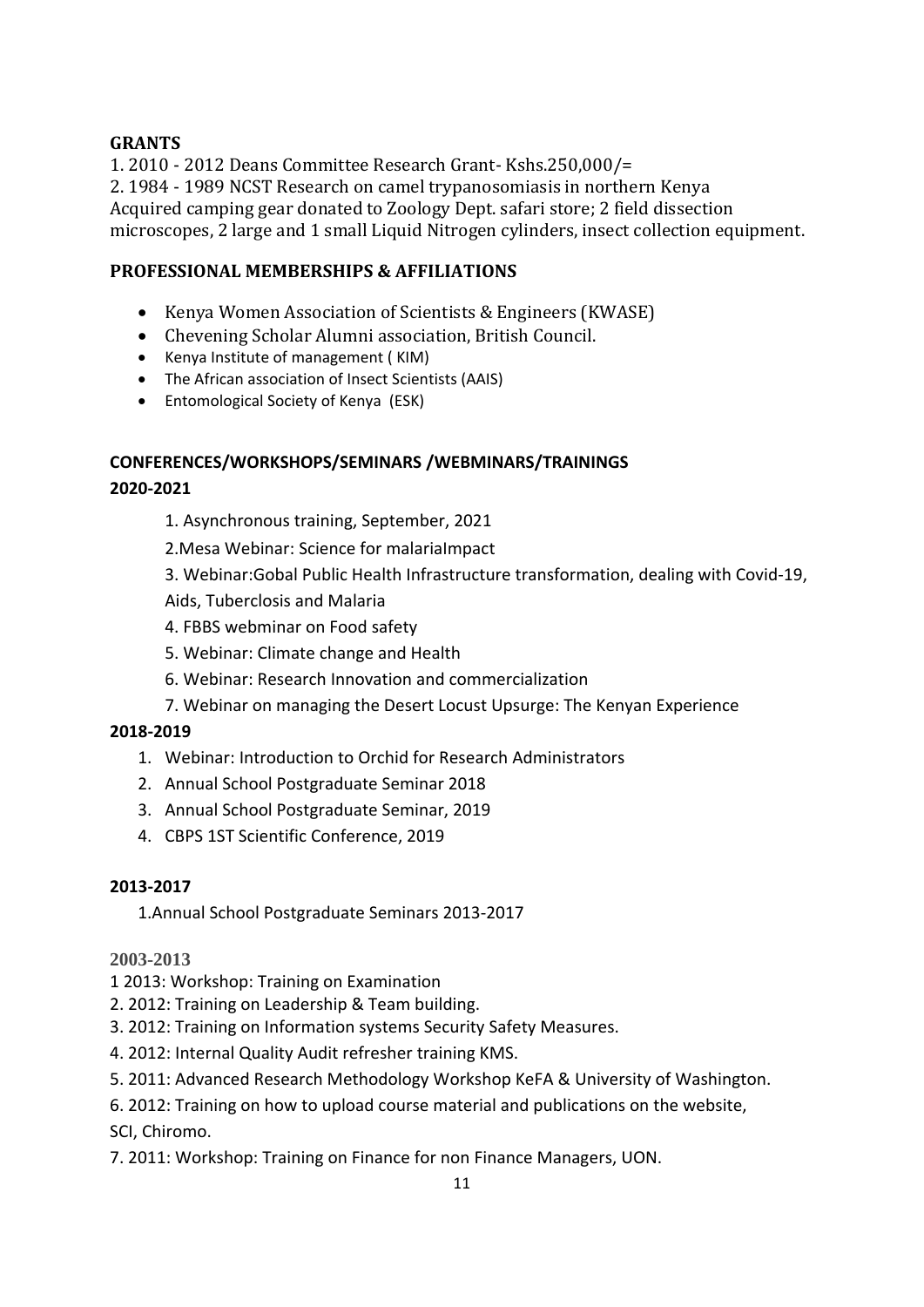8. 2011: Training on Q-Pulse, SPS, Chiromo, UON.

9. 2011: Training on Technical Evaluation, CCU – UON.

10. 2009: Environmental Audit Training, CCU, University of Nairobi.

11. 2009: Disposal, Procurement and Inspection and Acceptance of goods, CCU, University of Nairobi.

12. 2008: In-country Evaluation and Dissemination Workshop: Higher Education Science Curricular Reforms: African Universities Responding to HIV/AIDS 8th Dec. 2008, Kenya, Nairobi.

13. 2008: Training on Applications of Public Procurement Rules and Regulations and Challenges, UON.

14. 2008: Sensitization training on integrity, CCU, University of Nairobi.

15. 2008: Training on Environmental auditing: CCU, University of Nairobi.

16. 2007: Training in Pedagogy, CCU – University of Nairobi.

17. 2007: Training on Public Procurement for Tender and Procurement Committee members, KCA.

18. 2007: Higher Education Science Curricular Reforms, K.I.E. Nairobi, Kenya.

19. 2007: Management Orientation training on Rapid Results Approach, Utalii College, Nairobi.

20. 2004: HIV/AIDS training Seminar for UON staff. Pan African Hotel, Nairobi.

21. 2003: Management Induction Seminar, Kenya School Monetary studies, Nairobi.

22. 2003: Halls Administration & Management Information Systems (HAMIS) Seminar Wida Highway Motel, Nairobi.

23. 2003: Induction Workshop on "way forward" for Students Welfare Authority, SWA and the changes in SWA. Ufungamano House, Nairobi, Kenya.

#### **ADDITIONAL TRAINING/COURSES WITH CERTIFICATES**

- 1. 2011: Certificate on Proposal Writing UNES/UON, CCU-UON.
- 2. 2011: Certificate of, Advanced Research Methodology, epidemic modeling with "Stella Arc GIS".
- 3. 2011: Certificate: Integrity Assurance Officer's Course, Kenya Anti-Corruption Commission.
- 4. 2010: Certificate: Team building & Corporate Governance, F.K.E., Naivasha.
- 5. 2007: Higher Education Science a7 curricular reforms; African Universities responding to HIV/AIDS
- 6. 2007: Certificate of Participation, No.5212: course on Occupational Safety & Health, Directorate ofOccupational Health & Safety, Ministry of Labour and Human Resources.

7. 2007: Certificate: Implementation of ISO9001:2000; Seminar on Quality Management Systems.K.B.S. & UON.

8. 2006: Certificate in an in-house training on Management Development for Administrators of UON(FKE).

- 9. 2005: Certificate in PPP Strategies and Techniques, Masai Mara, Kenya.
- 10. 2004: Certificate in Computer Training UON-ICT/SWA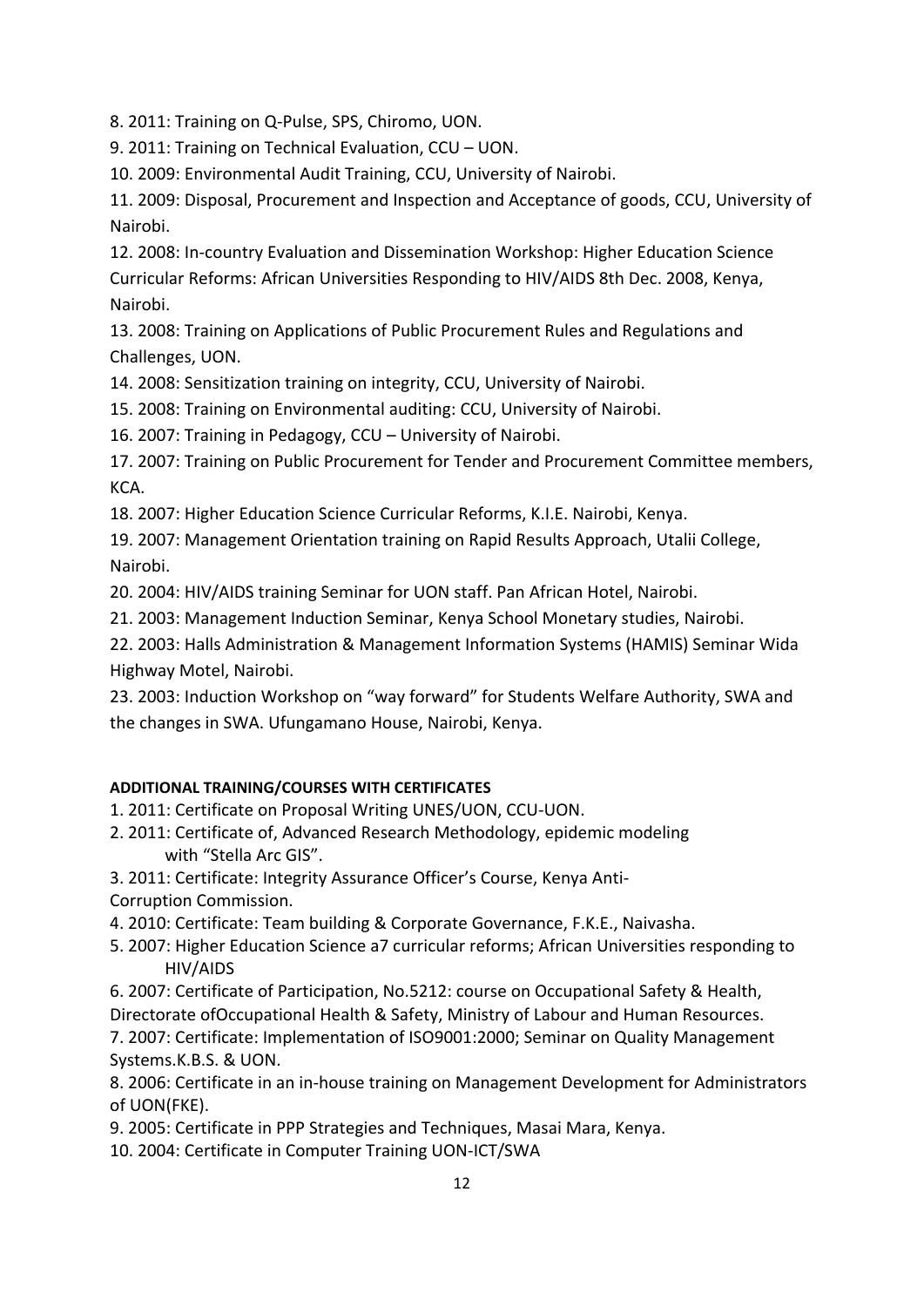11. 1990: Certificate in Advance methods in vector control, Imperial College of Science & Technology, U.K.in Advance methods in vector control, Imperial College of Science & Technology, U.K.

#### **EXTRA NON-TEACHING/ADMINISTRATIVE DUTIES**

- 1. Member :Deptartmental Committee on Resolution of Public Complaints,2021
- 2. Memeber:Curriculum Development Committee, Department of Biology,2021
- 3. Memeber: Research Week Committee, 2021
- 4. Acting Director, SWA-2020-2021
- 5. Deputy Director SWA, 2002-2020
- 6. Warden, Stella Awinja,1991-1993
- 7. Chair, SWA Corruption Prevention Committee (CPC)2020-2021
- 8. Member, UON CPC Committee 2020-2021
- 9. Member UON grduation Committee, 2020-2021.
- 10. Member. UON Open/ Sports Day Committee, 2020-2021
- 11. Chair, SWA Management Committee, 2020-2021
- 12. SMU Mananger, 1997-2003
- 13. Member, Committee on Vandalism at UON 2020
- 14. Memberr: Taskforce to identify challenges aat SWA
- 15. Member UON HIV/AIDS Committee 2003-2021
- 16. Member, UON Drug and substance abuse Committee, 2003-2021
- 17. Member : Catering and Accommodation Price review Committee. 2021
- 18. Chair Committee on Customer Satisfaction Survey at SWA 2019
- 19. 2013 Chair of Committee to review S.B.S. 2013-2018 strategic plan.
- 20. 2013: Chair of Committee to review SWA- UON 2013-2018 strategic plan.
- 21. 2013: Member of Committee to review UON 2013-2018 strategic plan.
- 22. 2011: Chair of Technical evaluation committee for provision of security services for UON.
- 23. 2011: Member, CBPS ISO Starring Committee.
- 24. 2010: Chair of technical evaluation committee for provision of security services for UNES, UON.
- 25. 2009: Member, UON, Disability mainstreaming committee.
- 26. 2009: Commissioner for SONU Elections.
- 27. 2009: Chair of Technical evaluation committee for provision of security Services for UON.
- 28. 2008: Chair of Technical Evaluation Committee for provision of waste Management of UON.
- 29. 2008: Internal Quality Auditor for the University of Nairobi.
- 30. 2007: Chair of SWA ISO Development Committee.
- 31. 2007: Chair of task force on Students' cooking in the Halls of Residence.
- 32. 2007: Chair of SWA Procurement Committee.
- 33. 2007: Chair of Board of Survey: Disposal of Furniture/Equipment for the UON Central offices.
- 34. 2007: Member Board of Survey, Disposal of UON vehicles.
- 35. 2007: Commissioner for SONU Elections.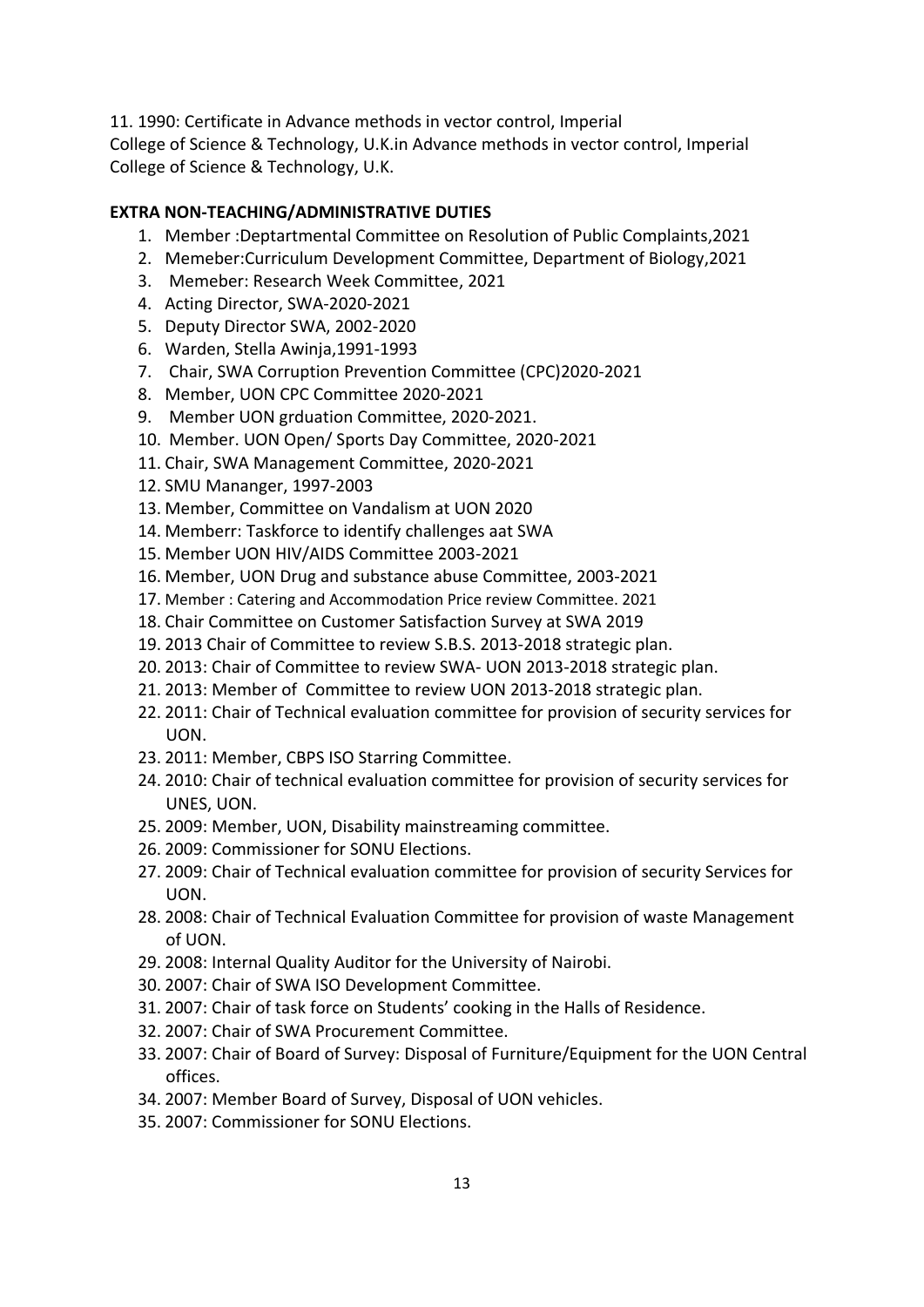- 36. 2005: Chair of Technical Evaluation Committee for Provision of Security Services to UON.
- 37. 2005: Commissioner for SONU Elections.
- 38. 2005: Member, Committee on Normalization of C.H.S.S. Academic Programmes.
- 39. 2004: Commissioner; Review of the SONU 98 Constitution.
- 40. 2004: Acting Director, SWA University of Nairobi.
- 41. 2003 Deputy Director, SWA University of Nairobi.
- 42. 1997: 2003 Manger, Women's Halls, University of Nairobi.
- 43. 1998: Chairman, Science Faculty Student Welfare Committee, U.O.N.
- 44. 1996: Acting Chairman, Zoology Department.
- 45. 1995: 2003 Entomology section coordination.
- 46. 2003 Coordinator 4th year student Registration .

#### **ISO 9001:2008 INTERNAL QUALITY REPORTS**

1. 2013: Internal Audit report No. BPS/DIRECTORL/2013/01 – Lead Auditor.

2. 2012 Internal Audit report No. CBPS/PRINCIPAL/2012/01 – Lead Auditor. 3. 2012: Internal Audit report No. UON/CHS/SM/2012/08 – Lead Auditor.

4 2011: Internal Audit report No. UON/CA/P/2011 – Lead Auditor.

5. 2011: Internal Audit report No. UON/CA/PR/2011 – Lead Auditor.

- 6. 2011: Internal Audit report No. UON/CA/LEGAL/2011 Lead Auditor.
- 7. 2010: Internal Audit report No. VC/IQA/2010/02 Auditor.
- 8. 2010: Internal Audit report No. DVCAA/IQA/2010/02 Auditor.
- 9. 2010: Internal Audit report No. MR/IQA/2010/02 Auditor.
- 10. 2010: Internal Audit report for Principal's office C.H.S.S. Lead Auditor.
- 11. 2009: Internal Audit report for Principal's office C.H.S. Lead Auditor.

12. 2008: Internal Audit report for School of ARTS & Design and School of Built Environment – LeadAuditor.

#### **UON TENDER TECHNICAL EVALUATION REPORTS**

1. 2011: Technical evaluation on outsourcing security services for UON-UON/T/12/2011-2012.

2. 2010: Technical evaluation for provision of private security services to UNES - UNES/T/01/2010-2011.

3. 2008: Technical evaluation for provision of security services to University of Nairobi – UON/T/44/20072009.

4. 2007: Technical evaluation for supply of student's Lecture theatre chairs UON/T/24/2006-2007.

5. 2007: Technical evaluation for supply of student's Lecture theatre chairs-UON/T/24/2006-2007.

6. 2006: Technical evaluation for provision of private security services - UON/T/2005  $-2006.$